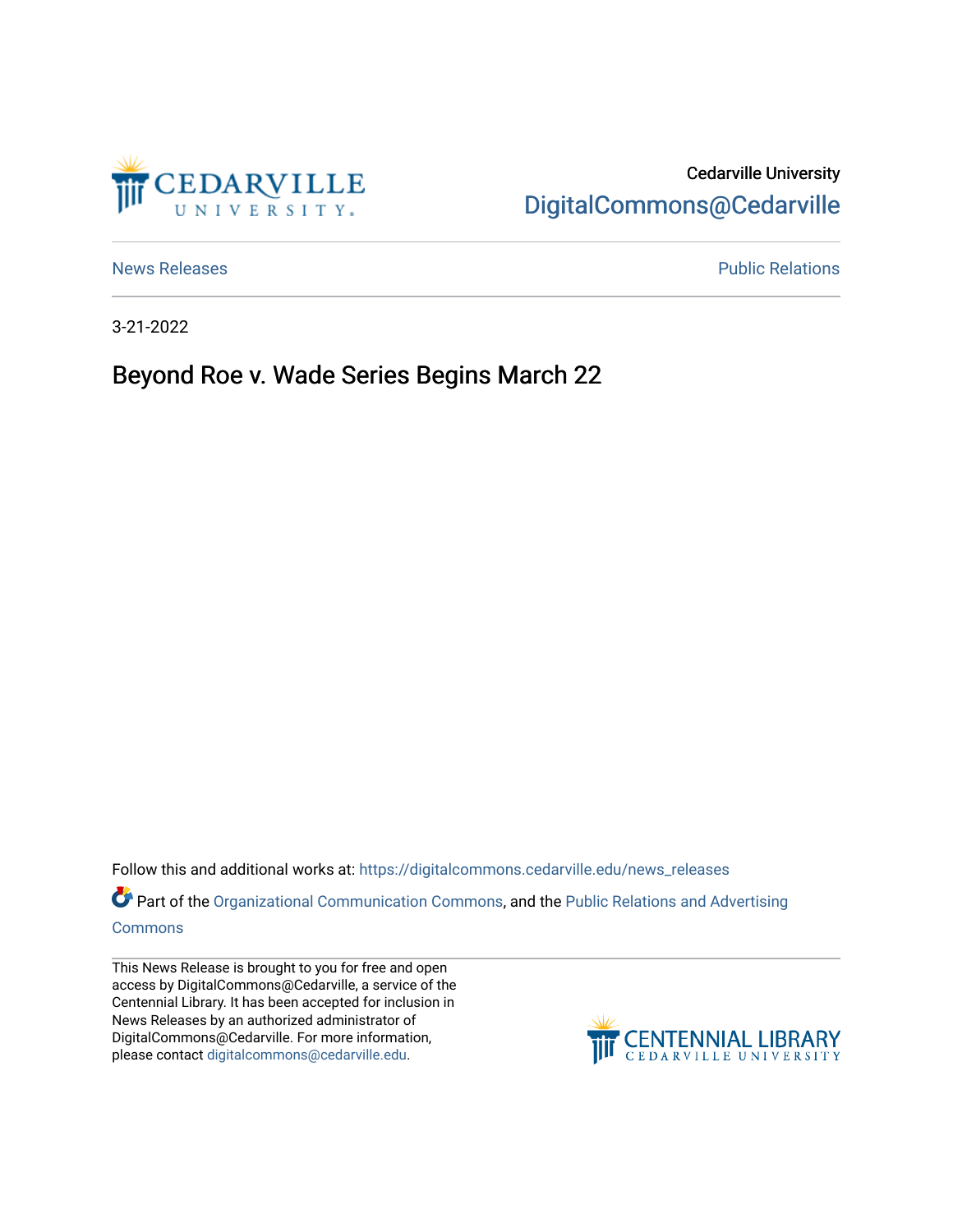## **FOR IMMEDIATE RELEASE March 21, 2022**

**CONTACT:** Mark D. Weinstein Executive Director of Public Relations [937-766-8800](tel:937-766-8800) (o) [937-532-6885](tel:937-532-6885) (m) [Mweinstein@cedarville.edu](mailto:Mweinstein@cedarville.edu) @cedarvillenews

## **Beyond Roe v. Wade Series Begins March 22**

**CEDARVILLE, OHIO --** As the U.S. Supreme Court considers a Mississippi ruling with extensive implications for abortion rights, Cedarville University seeks to add a biblical perspective to the mix.

The department of [history and government](https://www.cedarville.edu/academic-schools-and-departments/history-and-government) at Cedarville will present "Beyond Roe v. Wade?" beginning March 22. The series will feature a lecture and two panel discussions on the status and direction of [Roe](https://www.oyez.org/cases/1971/70-18)  [v. Wade,](https://www.oyez.org/cases/1971/70-18) the 1973 U.S. Supreme Court ruling that deemed a woman's right to abortion constitutional.

The session dates are March 22, April 5, both at 4 p.m., and April 18 at 4:30 p.m. All sessions are in person in the Stevens Student Center Event Rooms on Cedarville's campus. Each program will also be livestreamed.

This series comes in response to the ongoing [Dobbs v. Jackson](https://www.oyez.org/cases/2021/19-1392) case, which calls into question Mississippi's right to ban abortions, in most cases, after 15 weeks of gestational age. [Experts](https://www.npr.org/sections/health-shots/2022/01/21/1074605184/abortion-roe-v-wade-supreme-court) believe this ban will not be ruled unconstitutional, potentially undoing the work of Roe v. Wade.

"We felt the community could use a discussion of how we got here," said [Dr.](https://www.cedarville.edu/academic-schools-and-departments/history-and-government/faculty-staff/smith-mark) [Mark Caleb Smith,](https://www.cedarville.edu/academic-schools-and-departments/history-and-government/faculty-staff/smith-mark) chair of the department of history and government and director of the Center for Political Studies. "It could be a significant cultural event. If that's the case, then we need to ask how we, as Christians, should live out our faith, deal with this issue and still try to minister to people at the same time."

The series will precede a summertime decision for the Dobbs v. Jackson case.

"I hope we give people some tools for cultural engagement," Smith continued. "We'll explore how we should carry our Christian engagements into a conflict like this."

**The first session**, "A Historical Perspective and Faith Response," will be hosted by Smith on March 22 at 4 p.m. in the Stevens Student Center Event Rooms and will break down the history and cultural impact of Roe v. Wade, along with potential directions the Supreme Court could take.

**Session two**, "Christian Citizenship at a Crossroad," will feature a panel discussion on how Christians, as both earthly and heavenly citizens, fit into a culture with conflicting viewpoints on abortion. The session will be held April 18 at 4 p.m.

**The final session**, "Caring for Women Facing a Crisis or Unwanted Pregnancy," will be moderated b[y](https://www.cedarville.edu/marketing-and-communications/contact-us/janice-supplee) [Janice Supplee,](https://www.cedarville.edu/marketing-and-communications/contact-us/janice-supplee) vice president for marketing and communications. An all-female panel will offer their perspectives on how to minister to women facing a crisis pregnancy. Panelists include Tara Winter, disability services manager; [Amanda Minor,](https://www.cedarville.edu/academic-schools-and-departments/nursing/undergraduate/faculty-staff/amanda-minor) assistant professor of nursing; and Kathleen Shanks, executive director at New Path Pregnancy Resource Centers. This session will be held on April 18 at 4:30 p.m.